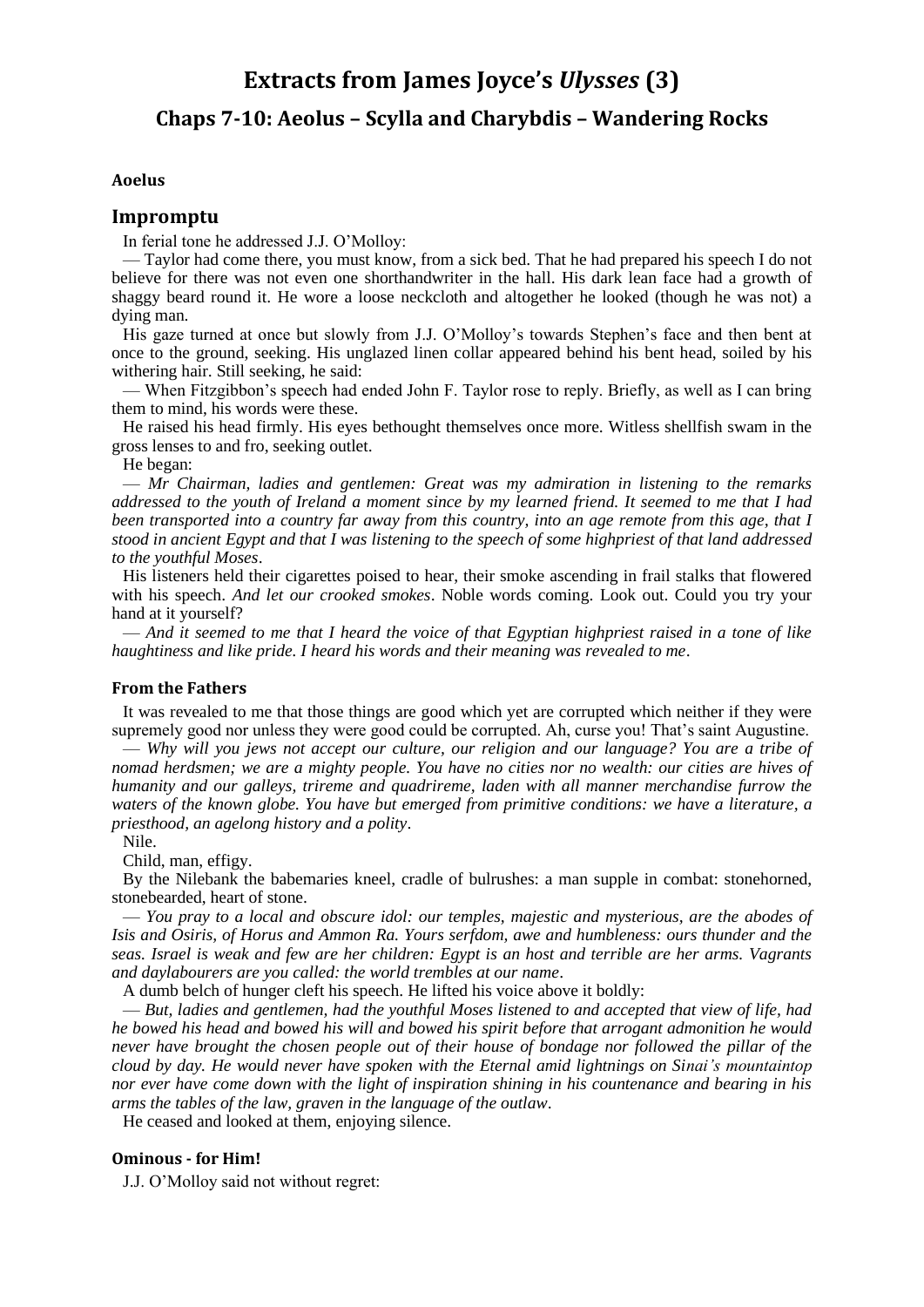— And yet he died without having entered the land of promise.

— A sudden - at - the - moment - though - from - lingering - illness - often - previously expectorated - demise, Lenehan said. And with a great future behind him.

The troop of bare feet was heard rushing along the hallway and pattering up the staircase.

— That is oratory, the professor said, uncontradicted.

Gone with the wind. Hosts at Mullaghmast and Tara of the kings. Miles of ears of porches. The tribune's words howled and scattered to the four winds. A people sheltered within his voice. Dead noise. Akasic records of all that ever anywhere wherever was. Love and laud him: me no more I have money.

— Gentlemen, Stephen said. As the next motion on the agenda paper may I suggest that the house do now adjourn?

— You take my breath away. It is not perchance a French compliment? Mr O'Madden Burke asked. 'Tis the hour, methinks, when the winejug, metaphorically speaking, is most grateful in Ye ancient hostelry.

— That it be and hereby is resolutely resolved. All who are in favour say ay, Lenehan announced. The contrary no. I declare it carried. To which particular boosing shed? … My casting vote is: Mooney's!

He led the way, admonishing:

— We will sternly refuse to partake of strong waters, will we not? Yes, we will not. By no manner of means.

Mr O'Madden Burke, following close, said with an ally's lunge of his umbrella:

— Lay on, Macduff!

— Chip of the old block! the editor cried, slapping Stephen on the shoulder. Let us go. Where are those blasted keys?

He fumbled in his pocket, pulling out the crushed typesheets.

— Foot and mouth. I know. That'll be all right. That'll go

in. Where are they? That's all right.

He thrust the sheets back and went into the inner office.

#### **Lestrygonians**

He passed the *Irish Times*. There might be other answers lying there. Like to answer them all. Good system for criminals. Code. At their lunch now. Clerk with the glasses there doesn't know me. O, leave them there to simmer. Enough bother wading through forty-four of them. Wanted smart lady typist to aid gentleman in literary work. I called you naughty darling because I do not like that other world. Please tell me what is the meaning. Please tell me what perfume does your wife. Tell me who made the world. The way they spring those questions on you. And the other one Lizzie Twigg. My literary efforts have had the good fortune to meet with the approval of the eminent poet A. E. (Mr Geo Russell). No time to do her hair drinking sloppy tea with a book of poetry.

Best paper by long chalks for a small ad. Got the provinces now. Cook and general, exc cuisine, housemaid kept. Wanted live man for spirit counter. Resp girl (R. C.) wishes to hear of post in fruit or pork shop. James Carlisle made that. Six and a half percent dividend. Made a big deal on Coates's shares. Ca'canny. Cunning old Scotch hunks. All the toady news. Our gracious and popular vicereine. Bought the *Irish Field* now. [202] Lady Mountcashel has quite recovered after her confinement and rode out with the Ward Union staghounds at the enlargement yesterday at Rathoath. Uneatable fox. Pothunters too. Fear injects juices make it tender enough for them. Riding astride. Sit her horse like a man. Weightcarrying huntress. No sidesaddle or pillion for her, not for Joe. First to the meet and in at the death. Strong as a brood mare some of those horsey women. Swagger around livery stables. Toss off a glass of brandy neat while you'd say knife. That one at the Grosvenor this morning. Up with her on the car: wishwish. Stonewall or fivebarred gate put her mount to it. Think that pugnosed driver did it out of spite. Who is this she was like? O yes? Mrs Miriam Dandrade that sold me her old wraps and black underclothes in the Shelbourne hotel. Divorced Spanish American. Didn't take a feather out of her my handling them. As if I was her clotheshorse. Saw her in the viceregal party when Stubbs the park ranger got me in with Whelan of the *Express*. Scavenging what the quality left. High tea. Mayonnaise I poured on the plums thinking it was custard. Her ears ought to have tingled for a few weeks after. Want to be a bull for her. Born courtesan. No nursery work for her, thanks.

Poor Mrs Purefoy! Methodist husband. Method in his madness. Saffron bun and milk and soda lunch in the educational dairy. Eating with a stopwatch, thirtytwo chews to the minute. Still his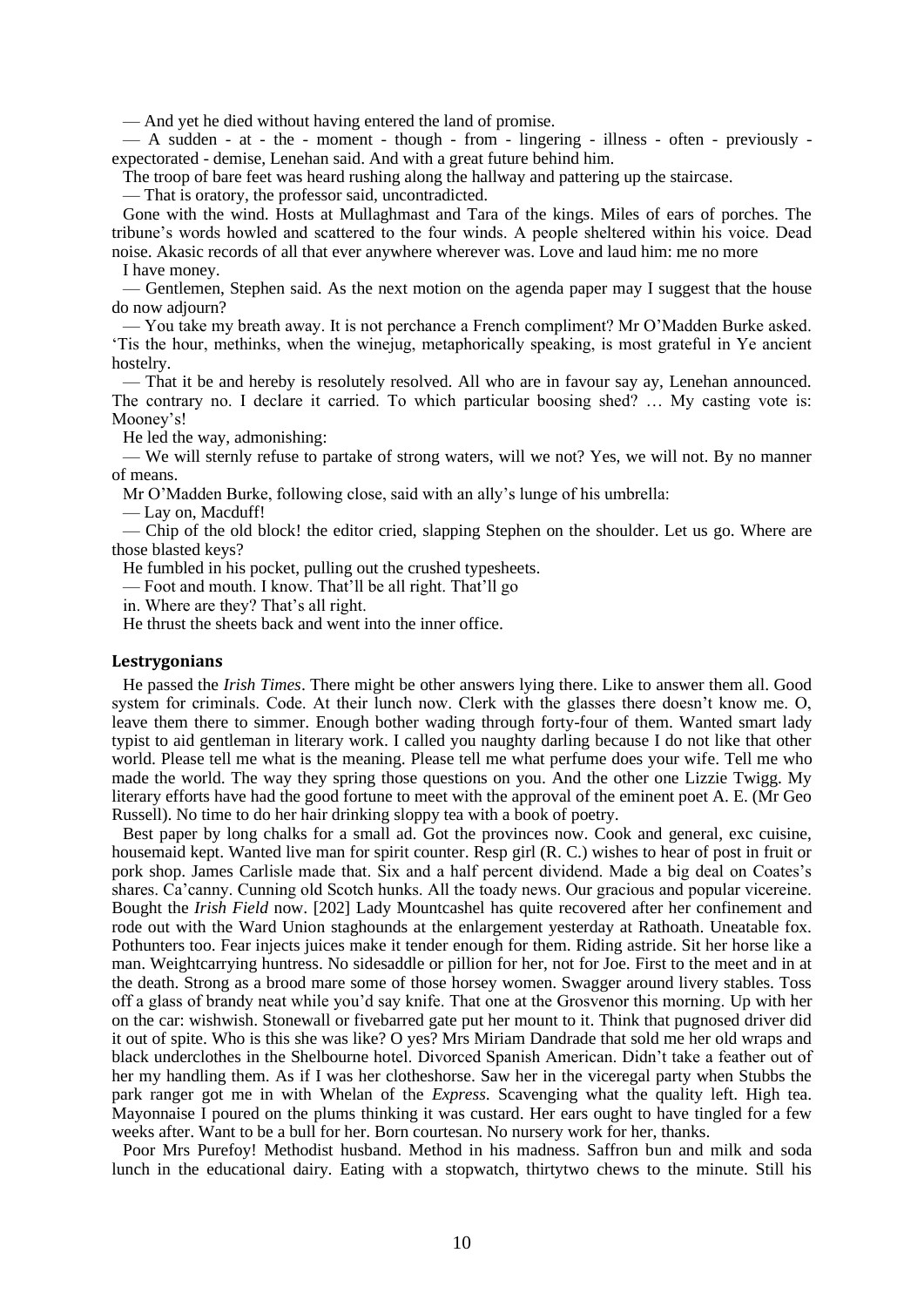muttonchop whiskers grew. Supposed to be well connected. Theodore's cousin in Dublin Castle. One tony relative in every family. Hardy annuals he presents her with. Saw him out at the Three Jolly Topers marching along bareheaded and his eldest boy carrying one in a marketnet. The squallers. Poor thing! Then having to give the breast year after year [203] all hours of the night. Selfish those t.t's are. Dog in the manger. Only one lump of sugar in my tea, if you please.

He stood at Fleet street crossing. Luncheon interval a sixpenny at Rowe's? Must look up that ad in the national library. An eightpenny in the Burton. Better. On my way.

He walked on past Bolton's Westmoreland house. Tea. Tea. Tea. I forgot to tap Tom Kernan.

Sss. Dth, dth, dth! Three days imagine groaning on a bed with a vinegared handkerchief round her forehead, her belly swollen out! Phew! Dreadful simply! Child's head too big: forceps. Doubled up inside her trying to butt its way out blindly, groping for the way out. Kill me that would. Lucky Molly got over hers lightly. They ought to invent something to stop that. Life with hard labour. Twilightsleep idea: queen Victoria was given that. Nine she had. A good layer. Old woman that lived in a shoe she had so many children. Suppose he was consumptive. Time someone thought about it instead of gassing about the what was it the pensive bosom of the silver effulgence. Flapdoodle to feed fools on. They could easily have big establishments. Whole thing quite painless out of all the taxes give every child born five quid at compound interest up to twentyone, five per cent is a hundred shillings and five tiresome pounds, multiply by twenty decimal system, encourage people to put by money save hundred and ten and a bit twentyone years want to work it out on paper come to a tidy sum, more than you think.

Not stillborn of course. They are not even registered. Trouble for nothing.

Funny sight two of them together, their bellies out. Molly and Mrs Moisel. Mothers' meeting. Phthisis retires for the time being, then returns. How flat they [204] look after all of a sudden! Peaceful eyes. Weight off their minds. Old Mrs Thornton was a jolly old soul. All my babies, she said. The spoon of pap in her mouth before she fed them. O, that's nyumyum. Got her hand crushed by old Tom Wall's son. His first bow to the public. Head like a prize pumpkin. Snuffy Dr Murren. People knocking them up at all hours. For God'sake doctor. Wife In her throes. Then keep them waiting months for their fee. To attendance on your wife. No gratitude in people. Humane doctors, most of them.

Before the huge high door of the Irish house of parliament a flock of pigeons flew. Their little frolic after meals. Who will we do it on? I pick the fellow in black. Here goes. Here's good luck. Must be thrilling from the air. Apjohn, myself and Owen Goldberg up in the trees near Goose green playing the monkeys. Mackerel they called me.

A squad of constables debouched from College street, marching in Indian file. Goose step. Foodheated faces, sweating helmets, patting their truncheons. After their feed with a good load of fat soup under their belts. Policeman's lot is oft a happy one. They split up into groups and scattered, saluting towards their beats. Let out to graze. Best moment to attack one in pudding time. A punch in his dinner. A squad of others, marching irregularly, rounded Trinity railings, making for the station. Bound for their troughs. Prepare to receive cavalry. Prepare to receive soup.

He crossed under Tommy Moore's roguish finger. They did right to put him up over a urinal: meeting of the waters. Ought to be places for women. Running into cakeshops. Settle my hat straight. *There is not in this wide world a vallee*. Great song of Julia Morkan's. [205] Kept her voice up to the very last. Pupil of Michael Balfe's wasn't she?

#### **Scylla & Charybdis**

Hurrying to her squalid deathlair from gay Paris on the quayside I touched his hand. The voice, new warmth, speaking. Dr Bob Kenny is attending her. The eyes that wish me well. But do not know me.

— A father, Stephen said, battling against hopelessness, [265] is a necessary evil. He wrote the play in the months that followed his father's death. If you hold that he, a greying man with two marriageable daughters, with thirtyfive years of life, *nel mezzo del cammin di nostra vita*, with fifty of experience, is the beardless undergraduate from Wittenberg then you must hold that his seventyyear old mother is the lustful queen. No. The corpse of John Shakespeare does not walk the night. From hour to hour it rots and rots. He rests, disarmed of fatherhood, having devised that mystical estate upon his son. Boccaccio's Calandrino was the first and last man who felt himself with child. Fatherhood, in the sense of conscious begetting, is unknown to man. It is a mystical estate, an apostolic succession, from only begetter to only begotten. On that mystery and not on the madonna which the cunning Italian intellect flung to the mob of Europe the church is founded and founded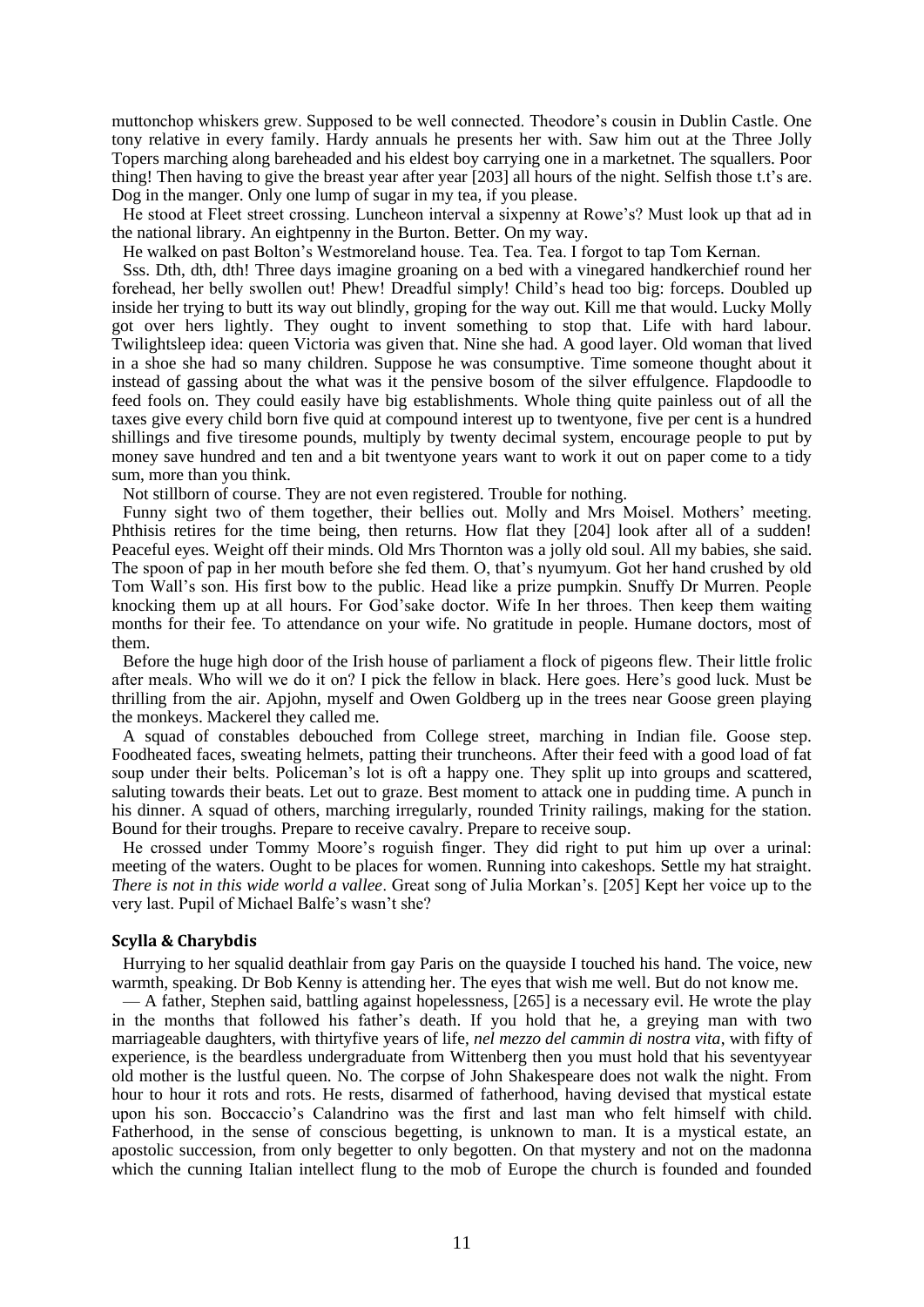irremovably because founded, like the world, macro- and microcosm, upon the void. Upon incertitude, upon unlikelihood. *Amor matris*, subjective and objective genitive, may be the only true thing in life. Paternity may be a legal fiction. Who is the father of any son that any son should love him or he any son?

What the hell are you driving at?

I know. Shut up. Blast you! I have reasons.

*Amplius. Adhuc. Iterum. Postea*.

Are you condemned to do this?

— They are sundered by a bodily shame so steadfast that the criminal annals of the world, stained with all other incests and bestialities, hardly record its breach. Sons with mothers, sires with daughters, lesbic sisters, loves that dare not speak their name, nephews with grandmothers, jailbirds with keyholes, queens with prize bulls. The sun unborn mars beauty: born, he [266] brings pain, divides affection, increases care. He is a male: his growth is his father's decline, his youth his father's envy, his friend his father's enemy.

In rue Monsieur-le-Prince I thought it.

— What links them in nature? An instant of blind rut. Am I father? If I were?

Shrunken uncertain hand.

— Sabellius, the African, subtlest heresiarch of all the beasts of the field, held that the Father was Himself His Own Son. The bulldog of Aquin, with whom no word shall be impossible, refutes him. Well: if the father who has not a son be not a father can the son who has not a father be a son? When Rutlandbaconsouthamptonshakespeare or another poet of the same name in the comedy of errors wrote *Hamlet* he was not the father of his own son merely but, being no more a son, he was and felt himself the father of all his race, the father of his own grandfather, the father of his unborn grandson who, by the same token, never was born for nature, as Mr Magee understands her, abhors perfection.

Eglintoneyes, quick with pleasure, looked up shybrightly. Gladly glancing, a merry puritan, through the twisted eglantine.

Flatter. Rarely. But Flatter.

— Himself his own father, Sonmulligan told himself. Wait. I am big with child. I have an unborn child in my brain. Pallas Athena! A play! The play's the thing! Let me parturiate!

He clasped his paunchbrow with both birthaiding hands.

— As for his family, Stephen said, his mother's name lives in the forest of Arden. Her death brought from him the scene with Volumnia in *Coriolanus*. His boyson's death is the deathscene of young Arthur in *King John*. [267] Hamlet, the black prince, is Hamnet Shakespeare. Who the girls in *The Tempest*, in *Pericles*, in *Winter's Tale* are we know. Who Cleopatra, fleshpot of Egypt, and Cressid and Venus are we may guess. But there is another member of his family who is recorded.

— The plot thickens, John Eglinton said.

[…]

— Man delights him not nor woman neither, Stephen said. He returns after a life of absence to that spot of earth where he was born, where he has always been, man and boy, a silent witness and there, his journey of life ended, he plants his mulberrytree in the earth. Then dies. The motion is ended. Gravediggers bury Hamlet *père* and Hamlet *fils*. A king and a prince at last in death, with incidental music. And, what though murdered and betrayed, bewept by all frail tender hearts for, Dane or Dubliner, sorrow for the dead is the only husband from whom they refuse to be divorced. If you like the epilogue look long on it: prosperous Prospero, the good man rewarded, Lizzie, grandpa's lump of love, and nuncle Richie, the bad man taken off by poetic justice to the place where the bad niggers go. Strong curtain. He found in the world without as actual what was in his world within as possible. Maeterlinck says: *If Socrates leave his house today he will find the sage seated on his doorstep. If Judas go forth tonight it is to Judas his steps will tend*. Every life is many days, day after day. We walk through ourselves, meeting robbers, ghosts, giants, old men, young men, wives, widows, brothers-in-love. But always meeting ourselves. The playwright who wrote the folio of this world and wrote it badly (He gave us light first and the sun two [273] days later), the lord of things as they are whom the most Roman of catholics call *dio boia*, hangman god, is doubtless all in all in all of us, ostler and butcher, and would be bawd and cuckold too but that in the economy of heaven, foretold by Hamlet, there are no more marriages, glorified man, an androgynous angel, being a wife unto himself.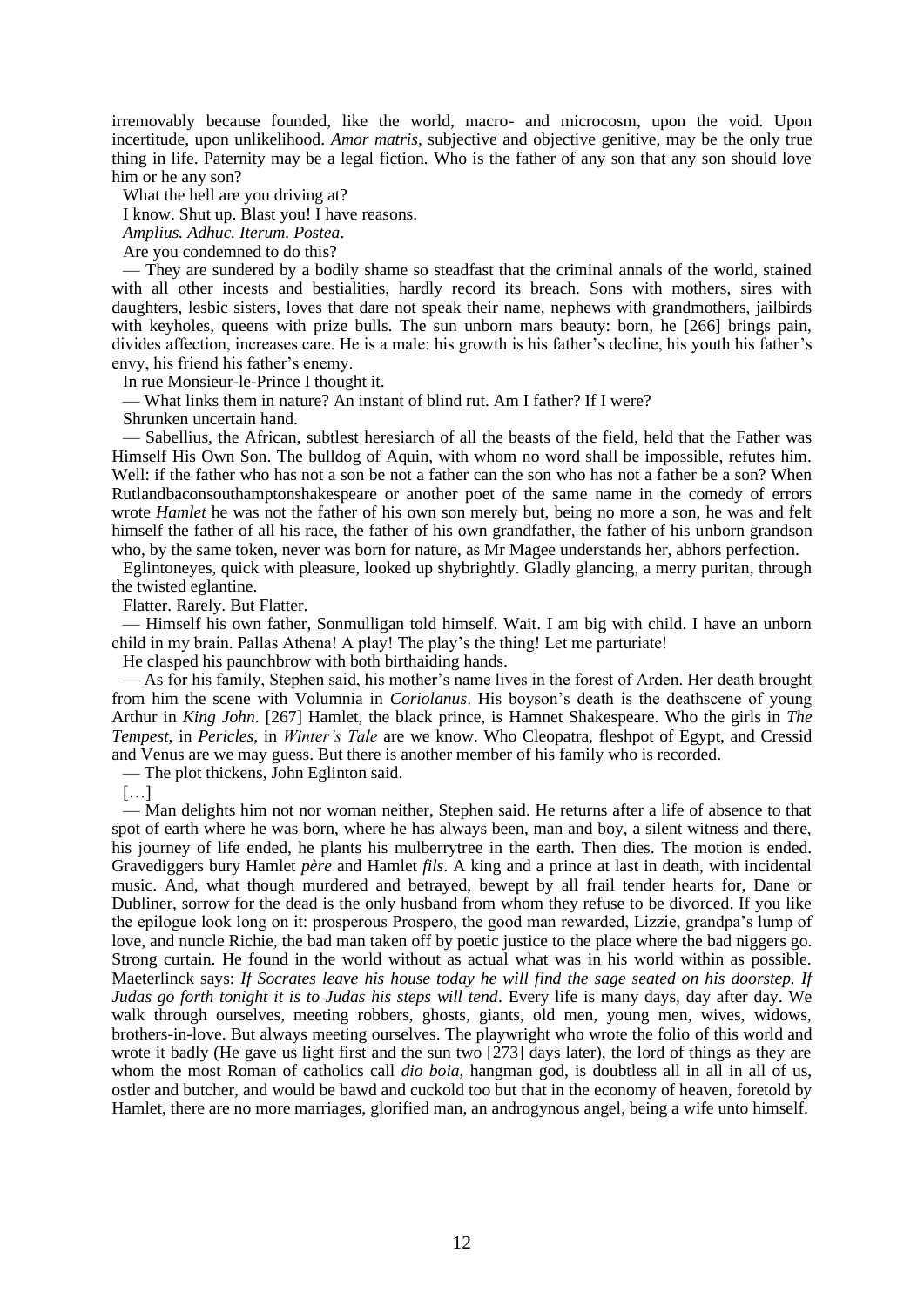### **Wandering Rocks**

Father Conmee went by Daniel Bergin's publichouse against the window of which two unlabouring men lounged. They saluted him and were saluted.

Father Conmee passed H. J. O'Neill's funeral establishment where Corny Kelleher totted figures in the daybook while he chewed a blade of hay. A constable on his beat saluted Father Conmee and Father Conmee saluted the constable. In Youkstetter's, the pork-butcher's, Father Conmee observed pig's puddings, white and black and red, lying neatly curled in tubes.

Moored under the trees of Charleville Mall Father Conmee saw a turf barge, a towhorse with pendent head, a bargeman with a hat of dirty straw seated amidships, smoking and staring at a branch of poplar above him. It was idyllic: and Father Conmee reflected on the providence of the Creator who had made turf to be in bogs where men might dig it out and bring it to town and hamlet to make fires in the houses of poor people.

On Newcomen bridge the very reverend John Conmee S. J. of saint Francis Xavier's church, upper Gardiner street, stepped on to an outward bound tram.

Off an inward bound tram stepped the reverend Nicholas Dudley C. C. of saint Agatha's church, north William street, on to Newcomen bridge.

At Newcomen bridge Father Conmee stepped into an outward bound tram for he disliked to traverse on foot the dingy way past Mud Island.

Father Conmee sat in a corner of the tramcar, a blue ticket tucked with care in the eye of one plump kid glove, while four shillings, a sixpence and five pennies chuted from his other plump glovepalm into his purse. Passing the ivy church he reflected that the ticket inspector usually made his visit when one had carelessly thrown away the ticket. The solemnity of the occupants of the car seemed to Father Conmee excessive for a journey so short and cheap. Father Conmee liked cheerful decorum.

It was a peaceful day. The gentleman with the glasses opposite Father Conmee had finished explaining and looked down. His wife, Father Conmee supposed. A tiny yawn opened the mouth of the wife of the gentleman with the glasses. She raised her small gloved fist, yawned ever so gently, tiptapping her small gloved fist on her opening mouth and smiled tinily, sweetly.

Father Conmee perceived her perfume in the car. He perceived also that the awkward man at the other side of her was sitting on the edge of the seat.

Father Conmee at the altarrails placed the host with difficulty in the mouth of the awkward old man who had the shaky head.

At Annesley bridge the tram halted and, when it was about to go, an old woman rose suddenly from her place to alight. The conductor pulled the bellstrap to stay the car for her. She passed out with her basket and a market net: and Father Conmee saw the conductor help her and net and basket down: and Father Conmee thought that, as she had nearly passed the end of the penny fare, she was one of those good souls who had always to be told twice *bless you, my child*, that they have been absolved, *pray for me*. But they had so many worries in life, so many cares, poor creatures.

From the hoardings Mr Eugene Stratton grinned with thick niggerlips at Father Conmee.

Father Conmee thought of the souls of black and brown and yellow men and of his sermon of saint Peter Claver S. J. and the African mission and of the propagation of the faith and of the millions of black and brown and yellow souls that had not received the baptism of water when their last hour came like a thief in the night. That book by the Belgian jesuit, *Le Nombre des Élus*, seemed to Father Conmee a reasonable plea. Those were millions of human souls created by God in His Own likeness to whom the faith had not (D. V.) been brought. But they were God's souls created by God. It seemed to Father Conmee a pity that they should all be lost, a waste, if one might say.

At the Howth road stop Father Conmee alighted, was saluted by the conductor and saluted in his turn.

The Malahide road was quiet. It pleased Father Conmee, road and name. The joybells were ringing in gay Malahide. Lord Talbot de Malahide, immediate hereditary lord admiral of Malahide and the seas adjoining. Then came the call to arms and she was maid, wife and widow in one day. Those were oldworldish days, loyal times in joyous townlands, old times in the barony.

Father Conmee, walking, thought of his little book *Old Times in the Barony* and of the book that might be written about jesuit houses and of Mary Rochfort, daughter of lord Molesworth, first countess of Belvedere.

A listless lady, no more young, walked alone the shore of lough Ennel, Mary, first countess of Belvedere, listlessly walking in the evening, not startled when an otter plunged. Who could know the truth? Not the jealous lord Belvedere and not her confessor if she had not committed adultery fully,